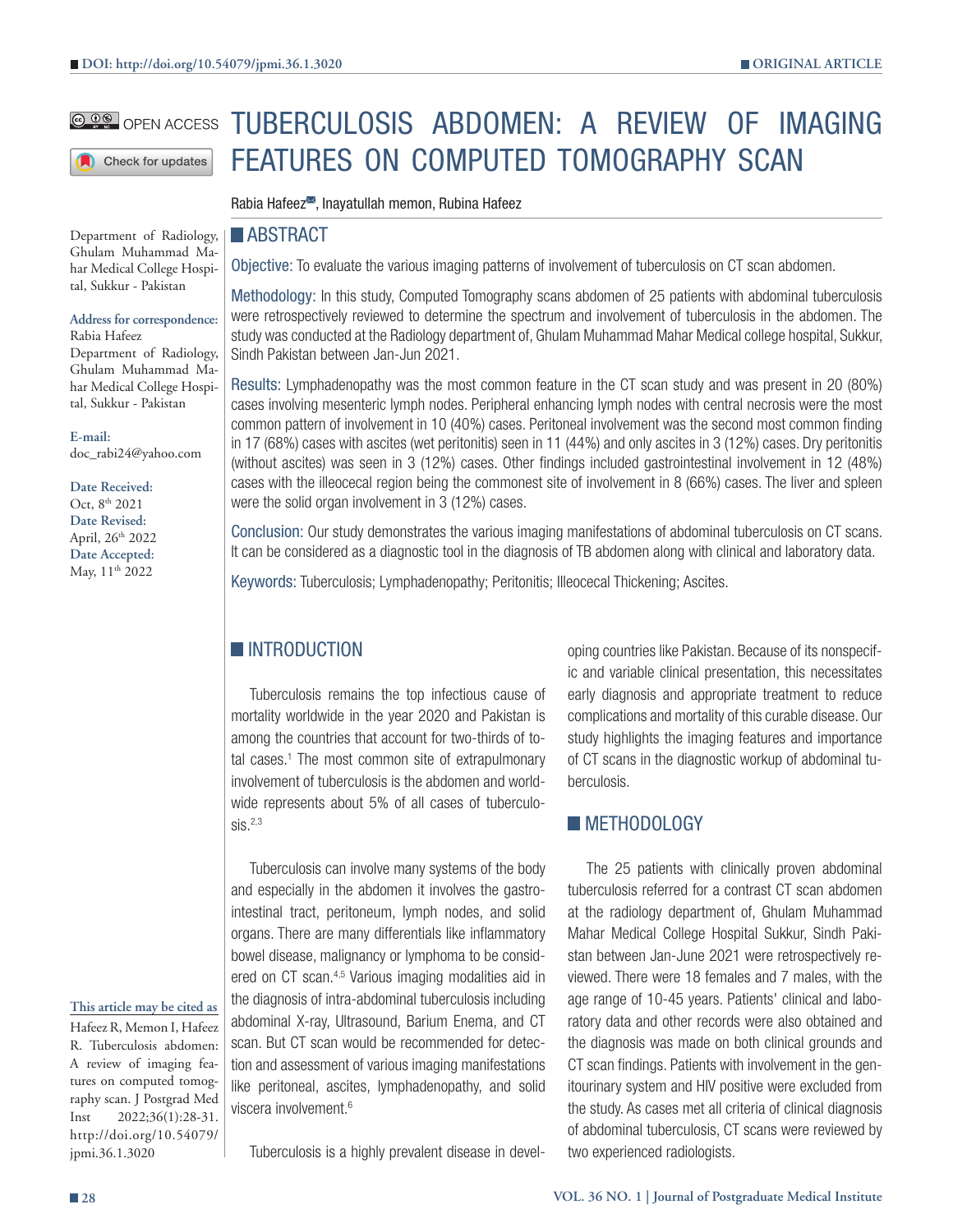## **RESULTS**

CT scan abdomen analysis of 25 patients revealed lymphadenopathy was the most common feature involving mesenteric lymph nodes in 20 (80%) cases, other less common sites involved were peripancreatic and Para-aortic regions. Multiple enlarged lymph nodes with central hypodensity and peripheral enhancement were noted as the most common pattern in 10 (40%) cases, with solid enhancement in 8 (32%) cases and mixed type of enhancement in 2 (8%) cases.

 Peritoneal involvement was seen in 17 (68%) cases most commonly seen as a smooth enhancement of the peritoneum. It was further categorized into wet type peritonitis seen as ascites along with peritoneal and mesenteric involvement in 11 (44%) and only ascites in 3 (12%) cases. Another is dry type peritonitis seen as a peritoneal thickening, mesenteric fat stranding, and omental involvement without ascites in 3 (12%) cases. Ascites were most commonly seen as a large volume of free intraperitoneal fluid and less commonly as a loculated collection of fluid.

Gastrointestinal involvement was seen in 12 (48%) cases. Circumferential and enhancing mural thickening was seen involving the illeocecal junction, terminal ileum, and cecum as the most common site of bowel loop involvement in 8 (66%) cases, other site was jejunum and ascending colon in two cases each only.

Solid viscera involvement was seen in 3 (12%) cases only as hepatic calcified granuloma in two cases and one case showed hypodense lesion involving the spleen along with GIT involvement. No other definite viscera involvement was noted.

## **DISCUSSION**

Tuberculosis of the abdomen results

losis Abdomen Computed Tomography Scan Findings | N=25 | Percentage Lymphadenopathy 20 80%

Table 1: Computed Tomography (CT) Scan Findings and Involvement in Tubercu-

| Lymphadenopathy              | 20 | 80% |
|------------------------------|----|-----|
| Peritoneal Involvement       |    | 68% |
| With Ascites (wet type)      | 14 | 56% |
| Without Ascites (dry type)   |    | 12% |
| GIT Involvement (illeocecal) |    | 48% |
| Solid-Organ Involvements     | Ő. | 12% |

through ingestion of mycobacterium bacilli, like a squeal of reactivation of pulmonary TB, hematogenous or lymphatic spread from adjacent focus. It can affect GIT, lymph nodes, peritoneum, and solid organs in the abdomen.<sup>7</sup>

The most common manifestation of tuberculosis abdomen is lymphadenopathy and is seen in 25-93% of patients. $8 \text{ ln } \text{con}$ trast-enhanced CT scan, there are various specific features of lymph nodes involvement described by Zhang G et al<sup>9</sup> and Pombo et  $al<sup>10</sup>$  studies. In the early stage lymph nodes appears enlarged in size show homogenous enhancement, then central caseous necrosis occurs resulting in a central hypodense non-enhancing center with peripheral rim enhancement, the most common pattern in our study. Later on, enhancement becomes homogenous and shows matted adjacent lymph nodes. Finally, they appear as non-enhancing and become calcified. In our study, mesenteric lymphadenopathy was the commonest manifestation of abdominal tuberculosis in 80% of cases as previous studies showed lymphadenopathy in 50-77% of cases reported by Yilmaz  $T$  et al<sup>11</sup> and Hulnick DH et al.<sup>12</sup> Enlargement of lymph nodes demonstrates a size range of 12-40 mm in tuberculous lymphadenitis.<sup>13</sup>

The second common manifestation of abdominal tuberculosis is the peritoneal spread of the disease accounts for 30-58% of cases.14

Three different types of peritoneal involvement seen on CT scan depends on varying degree and stage of involvement of mesentery and omentum. The most common type is the wet type seen in 90% of cases manifested as free or loculated ascites, mostly high density (20-45HU) due to protein contents.15-17 Mesenteric involvement is seen as the nodular infiltration and thickening of mesentery along with fat stranding and edema on the extent of involvement. Peritoneal involvement featured as smooth and uniform thickening of the peritoneum with few scattered nodules. The second type of peritoneal disease is fibrotic/ fixed type accounting for 60% of cases and characterized by Omental involvement seen as smudged thickening (most common type), caking and nodular.18,19

The third type is the dry plastic-type, seen in 10% of cases and characterized by multiple adhesions that causes matted bowel loops and caseous/ necrotic mesenteric lymph nodes. Peritoneal involvement was seen in 77% of patients followed by ascites in 52% of cases as observed by Sinan et  $al^{20}$ and their results are in line with the current study which showed peritoneal involvement in 68% and ascites in 56% of cases.

The terminal ileum and cecum are the most common site of GIT involved in tuberculosis abdomen. Less common sites are ascending colon, jejunum, rectum, duodenum, and stomach.<sup>21-23</sup> On CT scan various imaging findings are manifested involving illeocecal region seen as mild wall thickening in an early stage with adjacent enlarged mesenteric lymphadenopathy. Eccentric mural thickening involving medial cecal wall and valve seen in later stages. In the advanced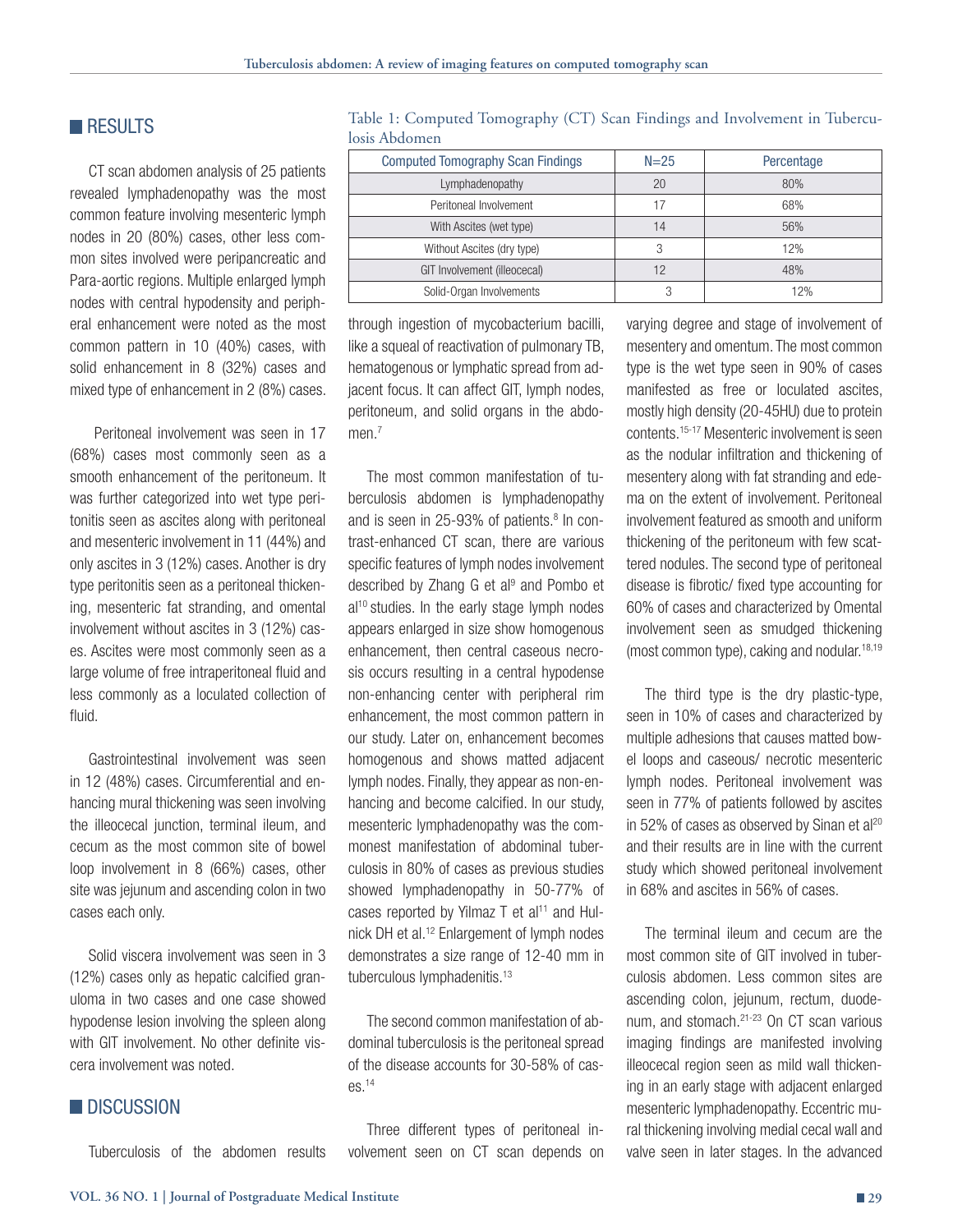stage, it shows conical and contracted cecum.24,25 In our study illeocecal region was the most common site of involvement in 66% of cases compared to the study by Sinan et al<sup>20</sup> results which showed 50% cases.

Solid viscera involvement mainly involves the liver and spleen manifested as multiple or focal hypodense lesions/ abscesses on CT scan, later on, become calcified granuloma.26,27 Our study showed viscera involvement in 12% of cases similar to the study by Rehman IU et al<sup>28</sup> which showed 14% of cases but without pancreatic involvement in our study.

Diagnostic imaging of intra-abdominal tuberculosis remains a challenge as it is a great mimicker of other common abdominal disorders. After the advent of multidetector CT SCAN, it offers a great advantage by recognizing the spectrum of imaging manifestations which will be helpful for both patient and clinician to facilitate timely diagnosis and management.

## CONCLUSION

Our study concluded that the various imaging manifestations of abdominal tuberculosis on CT scans. It can be considered as a diagnostic tool in the diagnosis of TB abdomen along with clinical and laboratory data.

## **REFERENCES**

- 1. Chakaya J, Khan M, Ntoumi F, Aklillu E, Fatima R, Mwaba P, et al. Global Tuberculosis Report 2020 - Reflections on the Global TB burden, treatment and prevention efforts. Int J Infect Dis. 2021;113 Suppl 1: S7-12. DOI:10.1016/j.ijid.2021.02.107
- 2. Burrill J, Williams CJ, Bain G, Conder G, Hine AL, Misra RR. Tuberculosis: a radiologic review. Radiographics. 2007;27(5):1255-73. DOI:10.1148/ rg.275065176
- 3. Rathi P, Gambhire P. Abdominal tuberculosis. J Assoc Physicians India. 2016;64(2):38-47. PMID 27730779
- 4. Suri S, Gupta S, Suri R. Computed tomography in abdominal tuberculosis. Br J Radiol. 1999;72(853):92-8. DOI:10.1259/bjr.72.853.10341698
- 5. Akhan O, Pringot J. Imaging of abdominal tuberculosis. Eur Radiol. 2002;12(2):312-23. DOI:10.1007/ s003300100994
- 6. Ladumor H, Al-Mohannadi S, Ameerudeen FS, Ladumor S, Fadl S. TB or not TB: A comprehensive review of imaging manifestations of abdominal tuberculosis and its mimics. Clin Imaging. 2021;76:130-43. DOI:10.1016/j.clinimag.2021.02.012
- 7. Debi U, Ravisankar V, Prasad KK, Sinha SK, Sharma AK. Abdominal tuberculosis of the gastrointestinal tract: revisited. World J Gastroenterol. 2014;20(40):14831-40. DOI:10.3748/ wjg.v20.i40.14831
- 8. Bhansali SK. Abdominal tuberculosis. Experiences with 300 cases. Am J Gastroenterol. 1977;67(4):324-37. PMID: 879148
- 9. Zhang G, Yang Z-G, Yao J, Deng W, Zhang S, Xu H-Y, et al. Differentiation between tuberculosis and leukemia in abdominal and pelvic lymph nodes: evaluation with contrast-enhanced multidetector computed tomography. Clinics (Sao Paulo). 2015;70(3):162-8. DOI:10.6061/clinics/2015(03)02
- 10. Pombo F, Díaz Candamio MJ, Rodriguez E, Pombo S. Pancreatic tuberculosis: CT findings. Abdom Imaging. 1998;23(4):394-7. DOI:10.1007/ s002619900367
- 11. Yilmaz T, Sever A, Gür S, Killi RM, Elmas N. CT findings of abdominal tuberculosis in 12 patients. Comput Med Imaging Graph. 2002;26(5):321-5. DOI:10.1016/s0895-6111(02)00029-  $\Omega$
- 12. Hulnick DH, Megibow AJ, Naidich DP, Hil-

ton S, Cho KC, Balthazar EJ. Abdominal tuberculosis: CT evaluation. Radiology. 1985;157(1):199-204. DOI:10.1148/ radiology. 157.1.4034967

- 13. Pereira JM, Madureira AJ, Vieira A, Ramos I. Abdominal tuberculosis: imaging features. Eur J Radiol. 2005;55(2):173- 80. DOI:10.1016/j.ejrad.2005.04.015
- 14. Hanson RD, Hunter TB. Tuberculous peritonitis: CT appearance. AJR Am J Roentgenol. 1985;144(5):931-2. DOI:10.2214/ajr.144.5.931
- 15. Ha HK, Jung JI, Lee MS, Choi BG, Lee MG, Kim YH, et al. CT differentiation of tuberculous peritonitis and peritoneal carcinomatosis. AJR Am J Roentgenol. 1996;167(3):743-8. DOI:10.2214/ ajr.167.3.8751693
- 16. Srivastava U, Almusa O, Tung K-W, Heller MT. Tuberculous peritonitis. Radiol Case Rep. 2014;9(3):971. DOI:10.2484/rcr. v9i3.971
- 17. Leder RA, Low VH. Tuberculosis of the abdomen. Radiol Clin North Am. 1995;33(4):691–705. PMID: 7610239
- 18. Jadvar H, Mindelzun RE, Olcott EW, Levitt DB. Still the great mimicker: abdominal tuberculosis. AJR Am J Roentgenol. 1997;168(6):1455-60. DOI:10.2214/ ajr.168.6.9168707
- 19. Yang Z-G, Guo Y-K, Li Y, Min P-Q, Yu J-Q, Ma E-S. Differentiation between tuberculosis and primary tumors in the adrenal gland: evaluation with contrast-enhanced CT. Eur Radiol . 2006;16(9):2031-6. DOI:10.1007/ s00330-005-0096-y
- 20. Sinan T, Sheikh M, Ramadan S, Sahwney S, Behbehani A. CT features in abdominal tuberculosis: 20 years' experience. BMC Med Imaging. 2002;2(1):3. DOI:10.1186/1471-2342-2-3
- 21. Lundstedt C, Nyman R, Brismar J, Hugosson C, Kagevi I. Imaging of tuberculosis: II. Abdominal manifestations in 112 patients. Acta Radiologica. 1996;37(3P2):489-95. DOI:10.1177/02841851960373P213